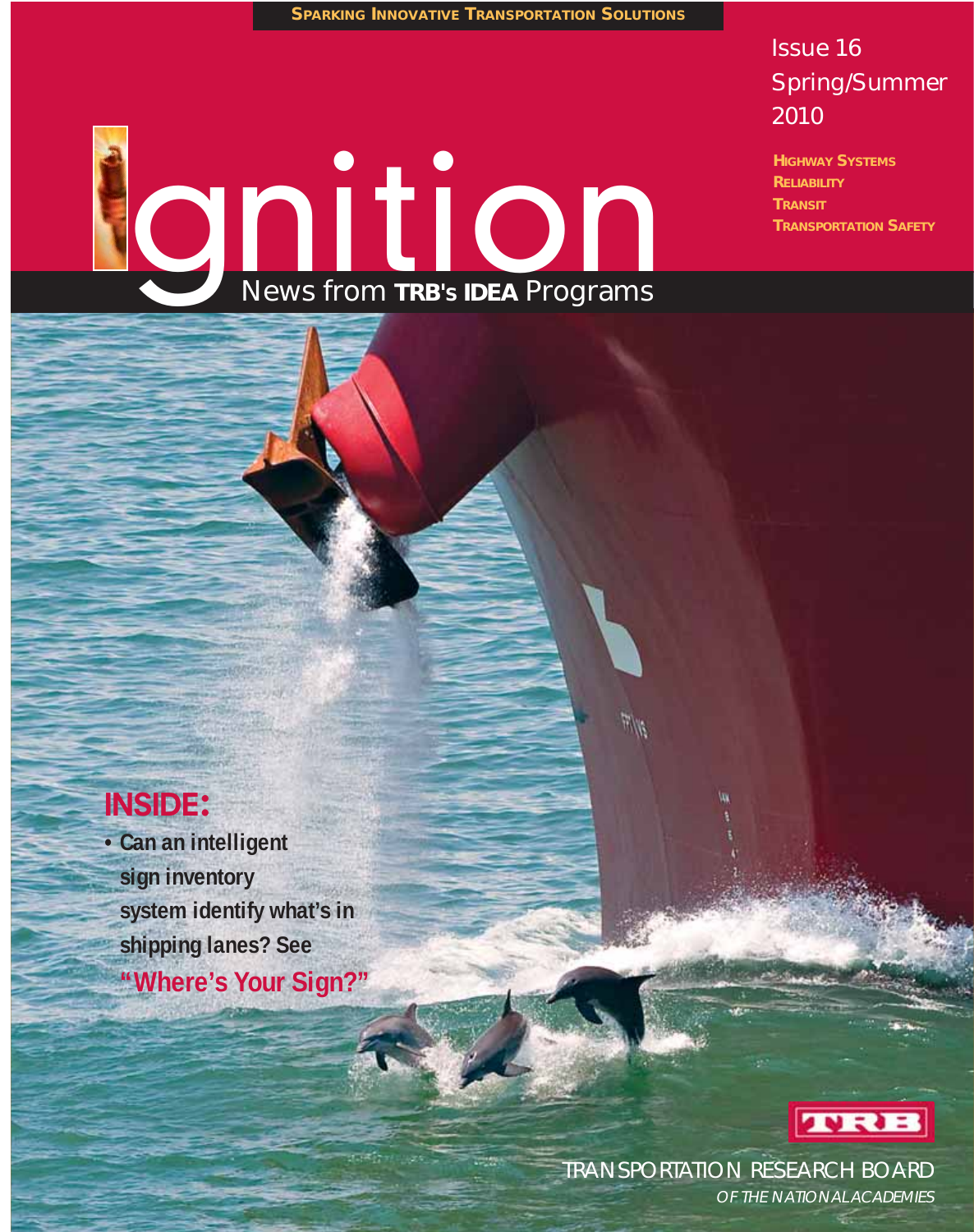# **THE IDEA PROGRAMS**

**Innovations Deserving Exploratory Analysis**

IDEA programs provide start-up funding for promising but unproven innovations in surface transportation systems. The programs' goal is to foster ingenious solutions that are unlikely to be funded through traditional programs.

Managed by the Transportation Research Board, IDEA programs are supported by the member state departments of transportation of the American Association of State Highway and Transportation Officials (AASHTO), the Federal Transit Administration (FTA), the Federal Railroad Administration (FRA), and the Federal Motor Carrier Safety Administration (FMCSA).

**The Transit IDEA** program, which receives funding from FTA as part of the Transit Cooperative Research Program, is guided by a panel chaired by Fred Gilliam, President/CEO, Capital Metropolitan Transportation Authority in Austin, Texas. Harvey Berlin is the TRB program officer.

**The NCHRP Highway IDEA** program is supported by the member state departments of transportation of AASHTO through the National Cooperative Highway Research Program (NCHRP). It is guided by a panel chaired by Sandra Q. Larson, Director of Research, Iowa State DOT. Inam Jawed is the TRB program officer.

**Safety IDEA** is jointly funded by FMCSA and FRA. The committee is chaired by Bob Gallamore, a consultant. The program focuses on innovations to improve railroad, inter city bus, and truck safety. Harvey Berlin is the TRB program officer.

**Reliability IDEA** is funded throught the second Strategic Highway Research Program (SHRP 2) to encourage innovation in techniques and tools to reduce congestion and delay caused by unexpected events. The program's goal is to improve travel time reliability. The committee is chaired by Leslie Spenser Fowler, ITS Program Manager for Kansas Department of Transportation. Inam Jawed is the TRB program officer.

Visit the IDEA Web site: **www.TRB.org/IDEA** 

**On the Cover:** While dolphins are known to come from miles away to surf in the pressure wave ahead of a ship's bow (as shown in the cover photo taken by Louis Vest, Houston Pilots Association), not everything that shows up in shipping lanes can be easily accommodated. Image processing technology holds promise for detecting and monitoring waterway activities and objects.



| <b>TRANSPORTATION RESEARCH BOARD</b> |
|--------------------------------------|
| 500 Fifth Street, NW                 |
| Washington, DC 20001                 |

**SPARKING INNOVATIVE TRANSPORTATION SOLUTIONS**



Issue 16 Spring/Summer 2010

**TRANSIT TRANSPORTATION SAFETY**

# **Contents**

# 3 **FROM THE EDITOR'S DESK**

4 **INSIGHT:**

Where's Your Sian? CREATING A ROADWAY SIGN INVENTORY



#### 6 **NEW IDEAS:**

Strong ARMS to Protect Railroad Wheels Pinpointing Rail Stress Improving Passenger Safety on Buses



#### 8 **BUSINESS:**

Beam Me Up





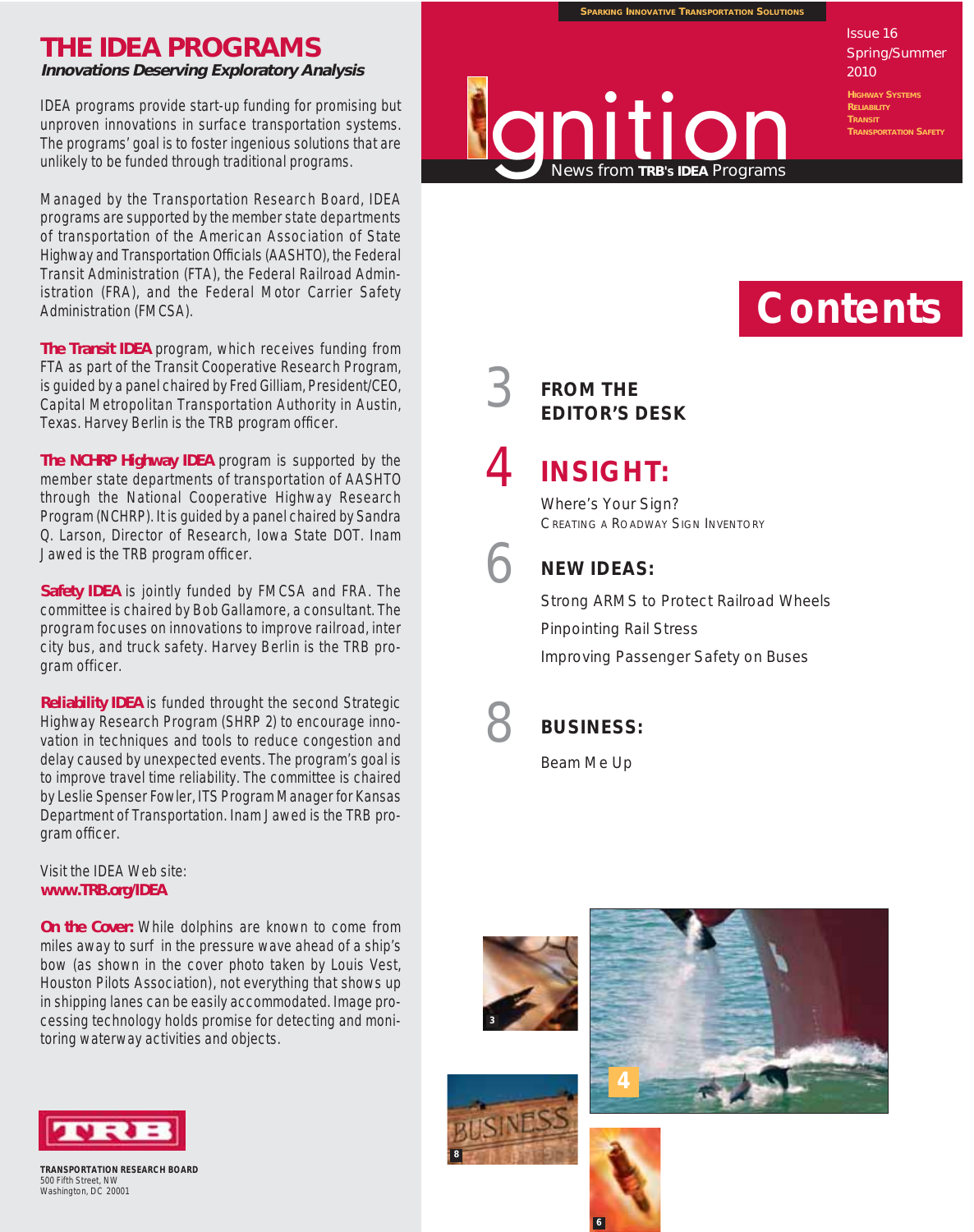

# From the **Editor's** Desk



# Recognizing What's Important

At the Cineplex, a movie opens with a busy street scene; we scan the images trying to catch what's important. Is it the woman in a sidewalk crowd looking back over her shoulder? The red-and-black cab screeching around a corner? The pre-school playground suddenly a-squeal with kids at recess? Our brains process all this imagery trying to recognize and capture what might be relevant to the story.

A similar challenge, presumably with a lower entertainment value, confronts transportation agencies trying to build road sign inventories from thousands of hours of video log images. Screeners, human or automated, must determine if an image contains a sign (about 5 percent do), what kind of sign it is, and what are its condition and location. Accurate inventories become increasingly important as asset management and performance monitoring goals are emphasized, so it's no surprise that the advances James Tsai of Georgia Tech has made in image processing technology have created national interest, even beyond the highway community. His story is featured in our Insight section.

In the New Ideas section, we look at two innovations in rail safety, which turns out to be good timing considering the investments planned for America's railway systems. One of the projects funded through the Safety IDEA program continuously monitors the condition of three wheel elements, allowing the components to be repaired or replaced before failure, and its sometime catastrophic results. The second innovation applies a pulse laser to pinpoint longitudinal stress that can buckle continuous rail members. Traditional methods require cutting and rewelding the rail. Another innovation improves safety for bus passengers with a retractable system for securing wheelchairs. The Lane Transit District in Eugene, Oregon, participated in the successful field tests.

In the Business section, we celebrate John Hillman's 2010 Award of Excellence from the *Engineering News Record* for creating the hybrid composite bridge beam, an innovation that received support from two IDEA programs. Our congratulations to John and our thanks for his strong endorsement of the programs, which have a pretty good record of recognizing what's important to the transportation community.

> Linda Mason *Communications Officer* Transportation Research Board of the National Academies

Your comments are welcome and may be sent to the editor at **lmason@nas.edu**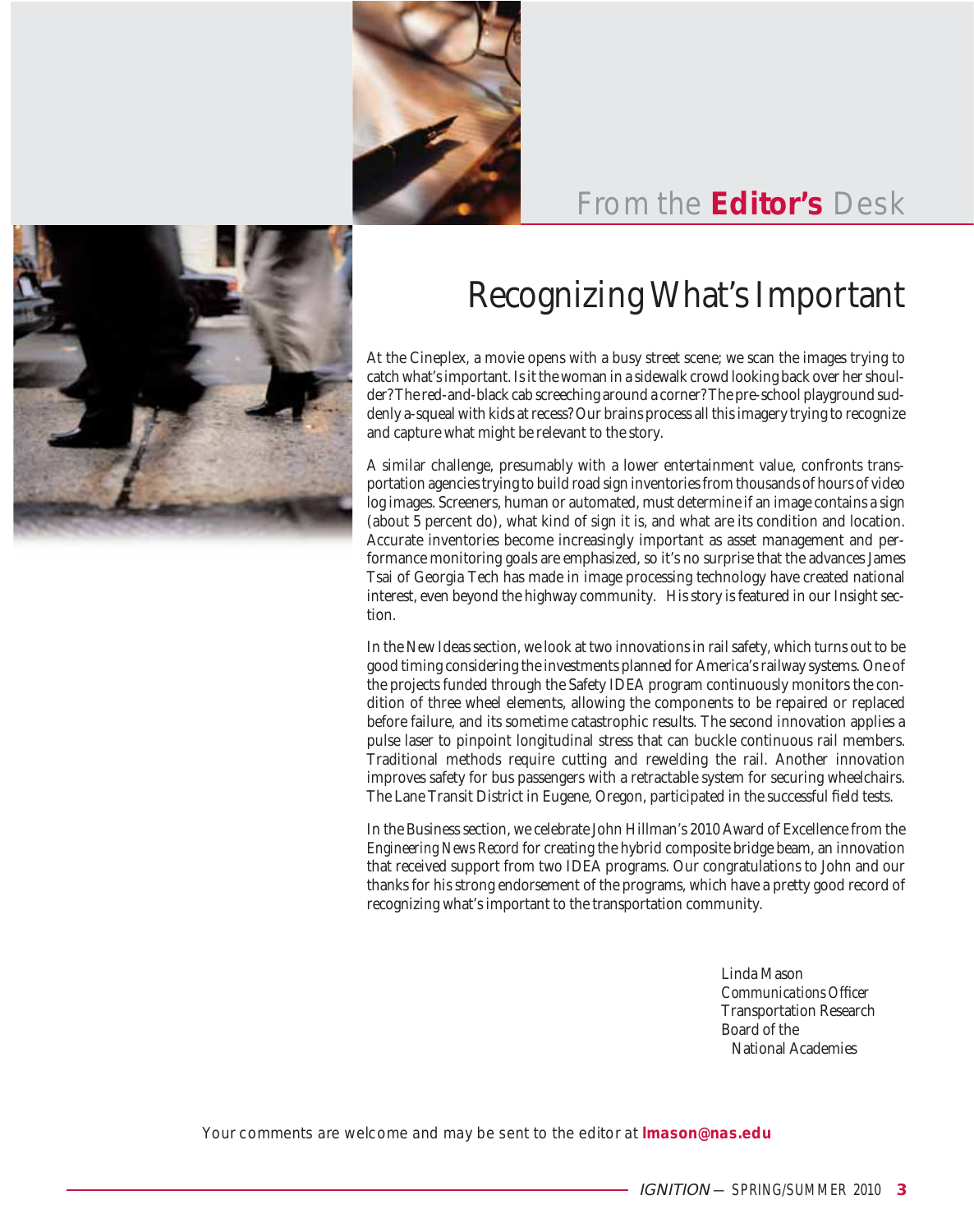# Where's Your Sign? CREATING A ROADWAY SIGN INVENTORY

**Insight** 

The Georgia State Department of Transportation estimates that a little more than 2.5 million road signs are located on the 18,000 centerline miles of its state-maintained roads. Add the signs on locally maintained roads and the number would be much higher. To meet asset management goals, Georgia and all state DOTs need complete records of their road signs, including type, location, and condition. Additionally, road signs must comply with the Manual on Uniform Traffic Control Devices for Streets and Highways (MUTCD). When revisions to the MUTCD are made, DOTs are given time to change their signs. According to the 2009 edition of the MUTCD, the next round of changes—including changes to 'yield' and 'crossing' signs—must be made by January 17, 2011, and other changes will be required in 2012, 2013, 2014, 2016, and 2018. Road signs are also part of highway performance monitoring system data, which are used by the Federal Highway Administration, DOTs, and Congress to support their decision-making processes, including budget allocation. Add to these reasons the need to budget for road sign maintenance and it becomes clear that state DOTs need accurate inventories of a very large number and variety of road signs.

The prevailing method of creating a sign inventory is to write, by hand, information about each sign and then input the information into a database—a time-consuming and errorprone system. Another method uses software to review each frame of a video and extract data about signs for the database. This technique sounds much faster, but repeating the action on millions of images—only about 5 percent of which actually contain a sign—is still very time-consuming. Because this method is labor-intensive and takes so long, it limits the use of the video log images that are widely available. This second method is used in only a few states. DOTs are looking for a quicker method of detecting and recording all types of signs.

#### **Sign Inventory**

With funding provided through NCHRP IDEA Project 121, Dr. Yichang (James) Tsai, a professor of civil and environmental engineering at Georgia Institute of Technology, developed a new way to create a sign inventory. His idea applies two innovative algorithms for analyzing video: one that detects signs and another that recognizes them. These two algorithms form the basis of an intelligent sign inventory and management system. First, the generalized sign recognition algorithm detects a sign based on its shape, color, location in relationship

to the road, and other features as specified by the MUTCD. This algorithm detects a sign's shape by using a polygon approximation approach, a statistical color model using an artificial neural network, and probabilistic distribution function (PDF) of sign locations based on training log images in which the sign locations were manually tagged. Next, the sign recognition algorithm uses multifeature fusion to encode sign information, such as texture, color, sign shape, and PDF to identify the type of sign. Together, these algorithms can detect and recognize more than 670 types of traffic signs specified in the MUTCD much quicker than traditional methods. Preliminary tests were conducted on speed limit signs on an 80-mile stretch of I-75 from Atlanta to Macon, Georgia, and the results are very promising. Figure 1 shows sample results of a traffic sign inventory using these image processing algorithms.

#### **National Interest**

Results of the preliminary tests sparked the interest of the U.S. Department of Transportation, which decided to launch a twoyear national demonstration of the technology that began in January of this year. The technology will be tested on rural and



Traffic signs can be automatically extracted from video images and labeled onto a Google map so transportation agencies know where their sign assets are.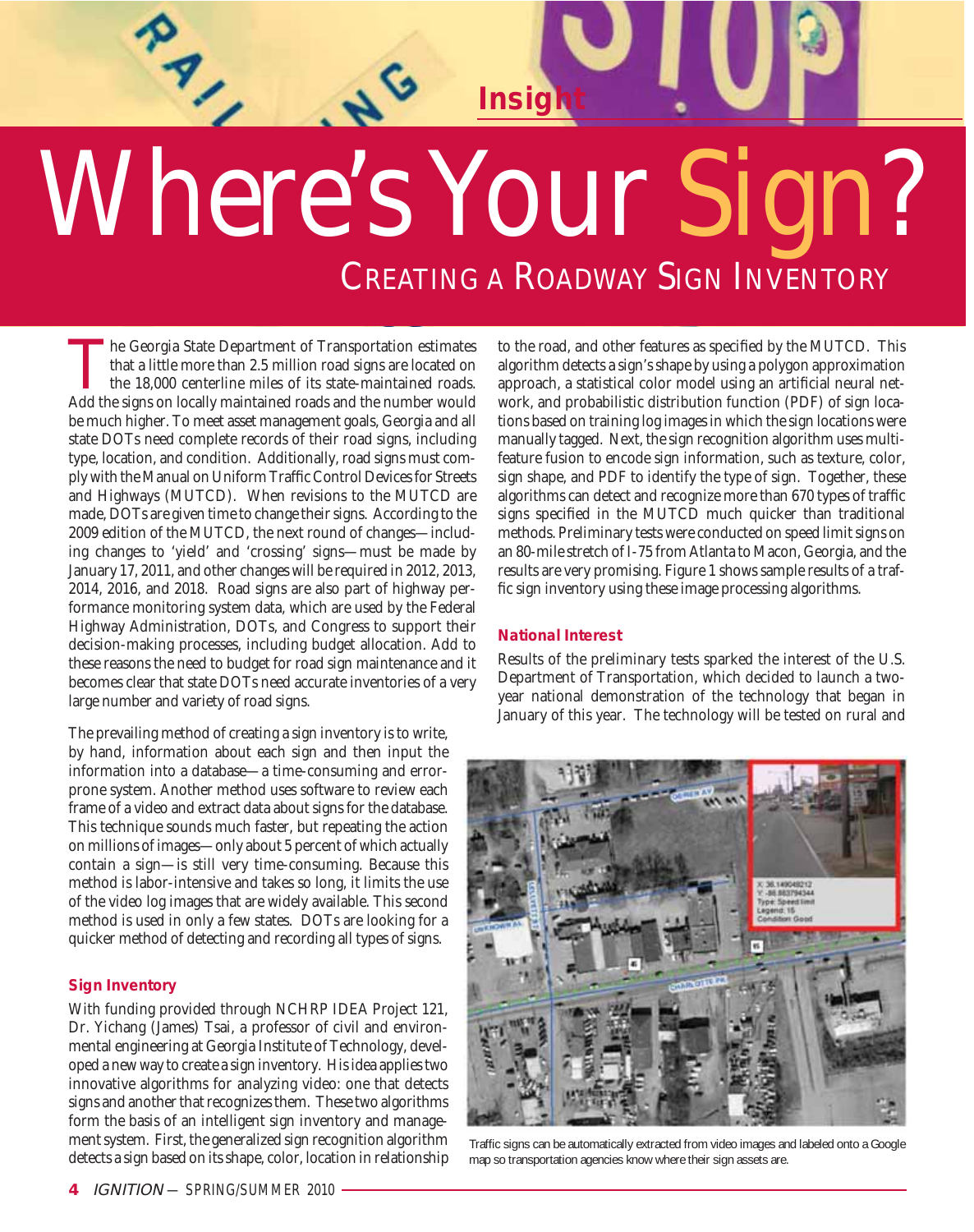

Traffic sign data inventory using image processing algorithms (left to right: raw image, binary processing, extracted speed limit value).

urban roads in several states. Testing the algorithms in more settings will offer more opportunities to refine them. For example, the algorithms have not been tested on city streets, and it is possible that a window could be falsely recognized as a sign. The algorithms, however, can be tweaked to minimize false positives. Tests will be performed on existing video logs, as well as video obtained by vans throughout the demonstration. The researchers plan to use light detection and ranging (LIDAR) and GPS/GIS technology with the algorithms, so that each record in the inventory would include information on the sign type, condition (such as its retroreflectivity), and location. As part of the demonstration, Tsai also plans to package the algorithms into commercial soft-

"

ware. The work and tests performed in this demonstration will prepare the technology for implementation.

In addition to the U.S. DOT demonstration project, the image processing technology has caught the attention of the Port of Savannah, the fourth largest port in the nation. Port officials plan to use the technology to develop a maritime

awareness system for detecting and monitoring waterway activities and objects, including containers, vessels, and even dolphins. The hope is that by learning the patterns of logistics and biological activities in their waterways, they will be able to predict and prepare for future activities.

#### **Motivation**

Though fruition is near, James Tsai's journey began five or six years ago when he learned that the field of roadway data management needed to develop a sign inventory. He was warned that creating an automated sign inventory would be very challenging, but instead of discouraging Tsai, that motivated him. Tsai believed that if the industry were to move to a paperless, computerized format

and automatically extract the necessary information, the process would become both easier and more reliable. That belief led Tsai to the creation of image detection and recognition algorithms.

#### **Implementation**

The prevailing method of

creating a sign inventory is

...time-consuming

and error-prone"

In NCHRP IDEA project 121, Tsai focused on creating software, not hardware. Many vendors already make hardware capable of recording pictures and video of signs from a moving vehicle. The problem comes from the time it takes to extract the necessary information from these systems. Because of this, Tsai created algorithms that could be integrated with multiple hardware systems.

> He hopes the final product will be able to streamline any organization's sign inventory process.

> **Principal investigator James Tsai can be contacted at james.tsai@ce.gatech.edu.**

IGNITION — SPRING/SUMMER 2010 **5**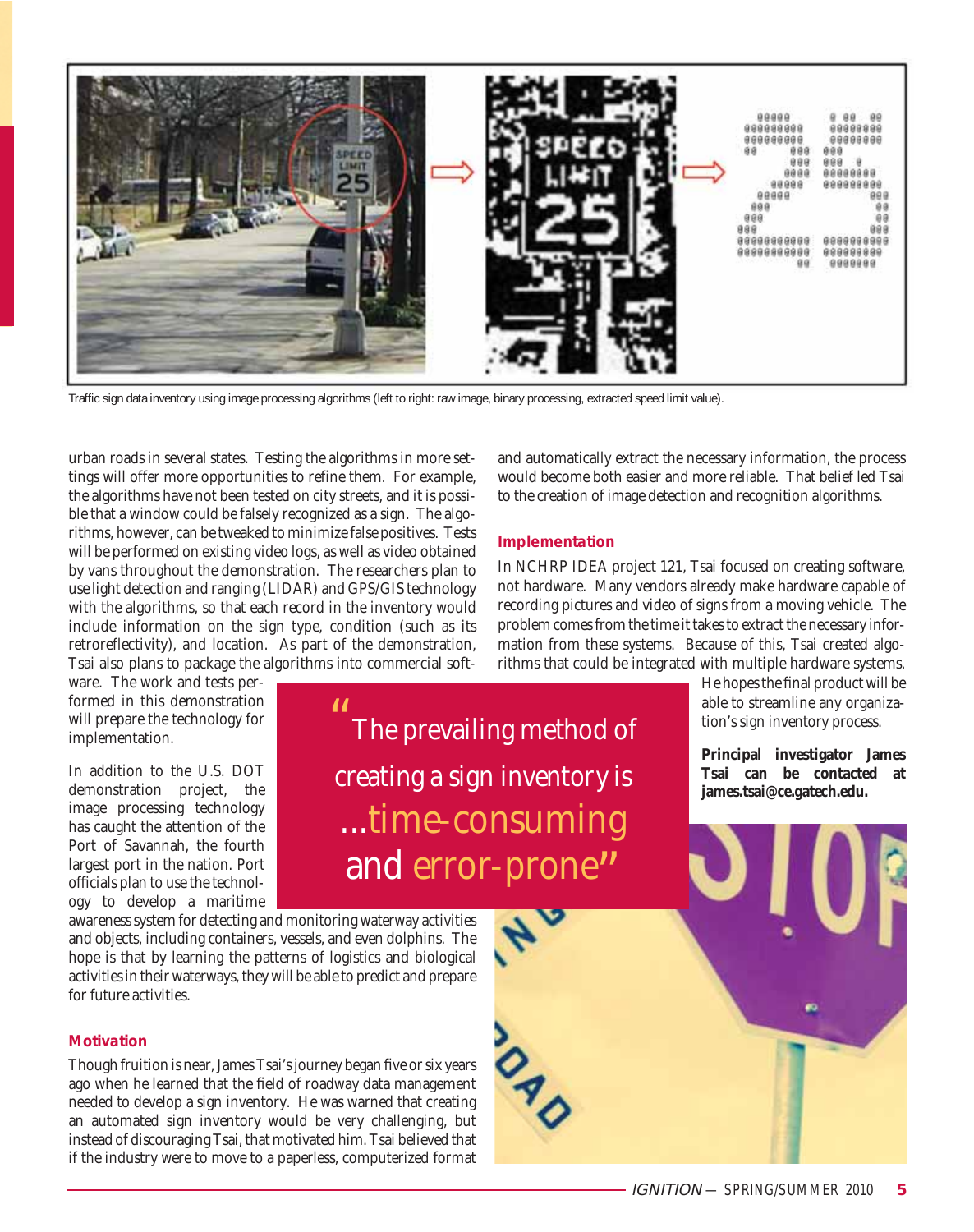

# New **Ideas**

# Strong ARMS to Protect Railroad Wheels

The failure of railroad car components can trigger a catastrophic event. A number of trackside monitoring systems can effectively

warn of problems, but only when a train passes a detector. There are also monitoring systems that can be installed on a train for continuous monitoring, but they have invasive installation methods, can introduce other potential failure points, have operating restrictions, and can be expensive.

The research team in Safety IDEA Project 14, led by David Jacobs of L-3 Communications Coleman Aerospace, developed an economical continuous on-board wheel monitoring system for railroad applications known as

the autonomous rolling stock system (ARMS). ARMS has the ability to improve railway safety because its continuous monitoring capabilities can warn train operators and railroad car owners before component failure occurs. The ARMS unit is a small electronics package that is attached to the outer hub of a train car wheel. The units on each of the wheels being monitored form a network that communicates data and trends to a central data collection unit on the train for transmission to a central database external to the train. Signal processing algorithms focus on three wheel elements—rollers, bearing cups, and bearing cones—to determine wheel bearing condition and longevity. The researchers expect that even well maintained trains will have some indication of bearing defect signals present, though not as severe as damaged units. Detecting minor bearing defects in real time will provide an opportunity to predict bearing failure.

> Laboratory and fields tests were successful. The algorithms were successfully tested and verified in the lab. Field tests demonstrated that the units could be mounted on wheel hubs, produce the expected data, and transfer data sets to the data collection unit. Future work on ARMS will include refining the data collection algorithms, system shock testing, and weather testing. Work will also be done to make ARMS able to withstand the harsh railroad environment, which includes extreme weather

conditions and vandals. The researchers plan to team with a commercial partner for implementation.

**Project program manager Michael McCurdy can be contacted at Mike.mccurdy@L-3com.com.** 



Kinked rail near Fort Campbell, Colorado. Photo courtesy of D.R. Uzarski, Ph.D.,<br>R.E. University of Illineis at Urbane Champejan, Deilread Engineering Program, entire rail is warranted to increase safety. P.E., University of Illinois at Urbana-Champaign, Railroad Engineering Program.

# Pinpointing Rail Stress

Continuous welded rails (CWR) are rail sections that have been welded together to become long continuous members that are fixed at both ends. When the ambient temperature significantly increases or decreases from the rail neutral temperature (RNT), the temperature at which the rails experience zero stress, the metal can expand and cause the rails to buckle or contract and cause the rails to fracture. These effects can, in a worst-case scenario, result in railroad train derailment. Even installing CWR at a median ambient temperature does not guarantee that a rail will not buckle or fracture in the future, and it is sometimes necessary to reinstall the entire rail. A means of preventing these faults is to measure RNT and longitudinal rail stress of CWR to determine if the reinstallation of the

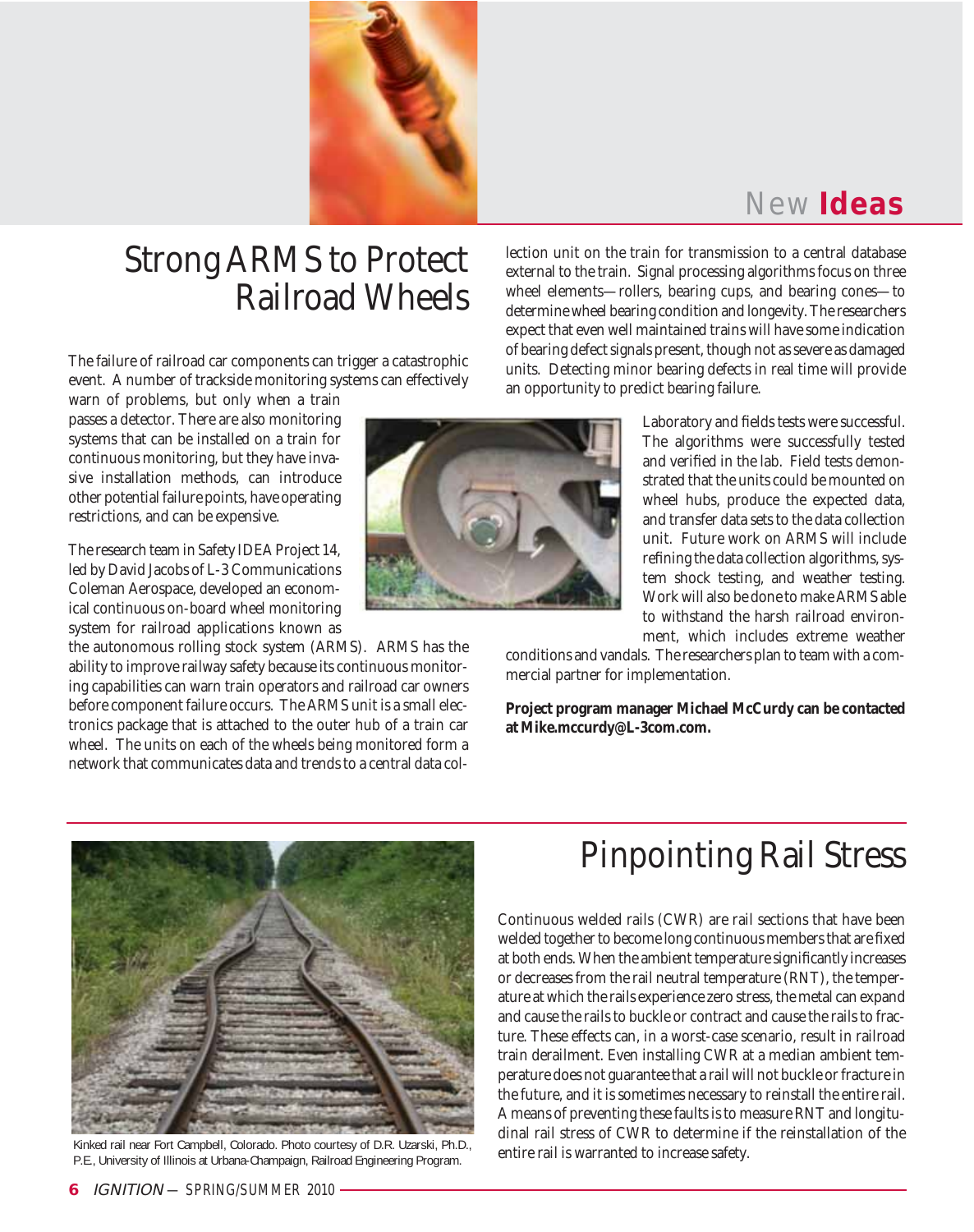Several methods for measuring RNT and longitudinal stress exist, but they each have various pitfalls. RNT is traditionally determined by cutting the rail, measuring the gap, performing calculations, and re-welding the rail; but this method is destructive and labor intensive. Nondestructive methods exist; but they can be costly, are not always accurate, and may require contact with the rail. The technique being created, in Safety IDEA Project 15 by principal investigator Dr. Stefan Hurlebaus of Texas Transportation Institute, is a nondestructive and noncontact method of measuring RNT and longitudinal stress. This technique uses a pulse laser to generate Rayleigh wave polarization, which can be used to determine the longitudinal stress on the rails, and the RNT can be calculated using the relationship between the longitudinal stress, ambient temperature, and material properties. Rayleigh wave polarization is more sensitive and more robust than Rayleigh wave speed; thus it results in more accurate and more precise measurements. Benefits of this technique include: the ability to take measurements while a train is running and the ability to determine longitudinal stress by measuring the polarization of a single point. This technique also reduces the time needed to perform inspections, which can reduce maintenance costs and increase safety.

The properties of Rayleigh wave polarization have been researched. The project investigators constructed a setup with which additional experiments and tests were conducted. Following a thorough evaluation, the concept was tested at the Transportation Technology Center in Pueblo, Colorado. The results show that the polarization of Rayleigh wave changes with longitudinal stress. Knowing the longitudinal stress will help to prevent future buckling of the rail, reducing the number of derailments and increasing safety.

**Contact the investigator by email at shurlebaus@civil.tamu.edu.**

# Improving Passenger Safety on Buses

Arrangements for securing wheelchairs on public transit can be difficult to use correctly in real-life situations. Incorrect use can result in unsafe riding conditions for all passengers. However, passengers in wheelchairs can board a large bus and ride it safely, without assistance from the operator, if an appropriate threesided rear-facing wheelchair containment station is available. It is the third side of containment, the aisle-side of the wheelchair space, where problems arise. It has been challenging to create an aisle-side wheelchair containment that will not affect other passengers but will allow passengers in wheelchairs to ride a bus without assistance.

In Transit IDEA Project 57, Dr. Joseph R. Zaworski of Oregon State University developed and tested a new system for aisle-side containment in the wheelchair station on a bus. This system can be user-deployed and retracted when not in use. When retracted, the system is less than 4 inches wide and extends only 3 inches in front of the backrest. The motion is accomplished with a pair of pneumatic actuators that can be fully automated with push-button operation.

Field tests were conducted with a manual wheelchair and a scooter on an articulated BRT bus at Lane Transit District in Eugene, Oregon. In the tests, which included high-g turns, an anthropomorphic test dummy seated in a wheelchair contained by the system showed virtually no motion toward the aisle for either type of chair.

**Principal investigator Joseph R. Zaworski can be contacted at Joe.Zaworski@oregonstate.edu.** 



Independent Wheelchair Securement